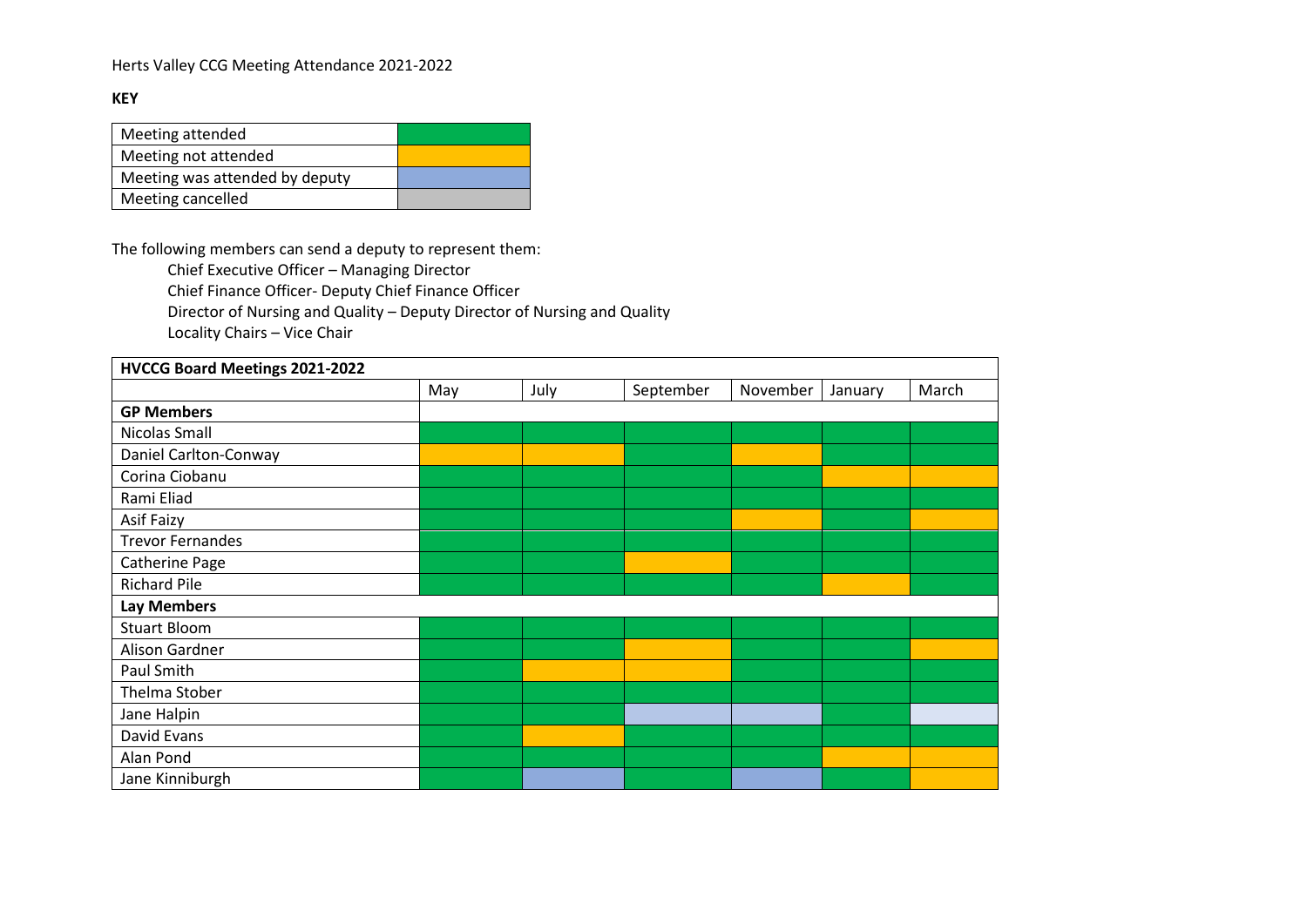| Audit Committee Meetings -2021-2022 |       |     |      |      |        |           |         |          |          |         |          |       |
|-------------------------------------|-------|-----|------|------|--------|-----------|---------|----------|----------|---------|----------|-------|
|                                     | April | May | June | July | August | September | October | November | December | January | February | March |
|                                     |       |     |      |      |        |           |         |          |          |         |          |       |
| <b>GP Members</b>                   |       |     |      |      |        |           |         |          |          |         |          |       |
| Catherine Page                      |       |     |      |      |        |           |         |          |          |         |          |       |
| Rami Eliad                          |       |     |      |      |        |           |         |          |          |         |          |       |
| <b>Lay Members</b>                  |       |     |      |      |        |           |         |          |          |         |          |       |
| Paul Smith                          |       |     |      |      |        |           |         |          |          |         |          |       |
| <b>Stuart Bloom</b>                 |       |     |      |      |        |           |         |          |          |         |          |       |
| Alison Gardner                      |       |     |      |      |        |           |         |          |          |         |          |       |

| <b>Renumeration Committee Meetings 2021-2022</b> |     |           |          |          |  |  |  |
|--------------------------------------------------|-----|-----------|----------|----------|--|--|--|
|                                                  | May | September | November | February |  |  |  |
| <b>GP Members</b>                                |     |           |          |          |  |  |  |
| Asif Faizy                                       |     |           |          |          |  |  |  |
| <b>Lay Members</b>                               |     |           |          |          |  |  |  |
| Thelma Stober                                    |     |           |          |          |  |  |  |
| Paul Smith                                       |     |           |          |          |  |  |  |